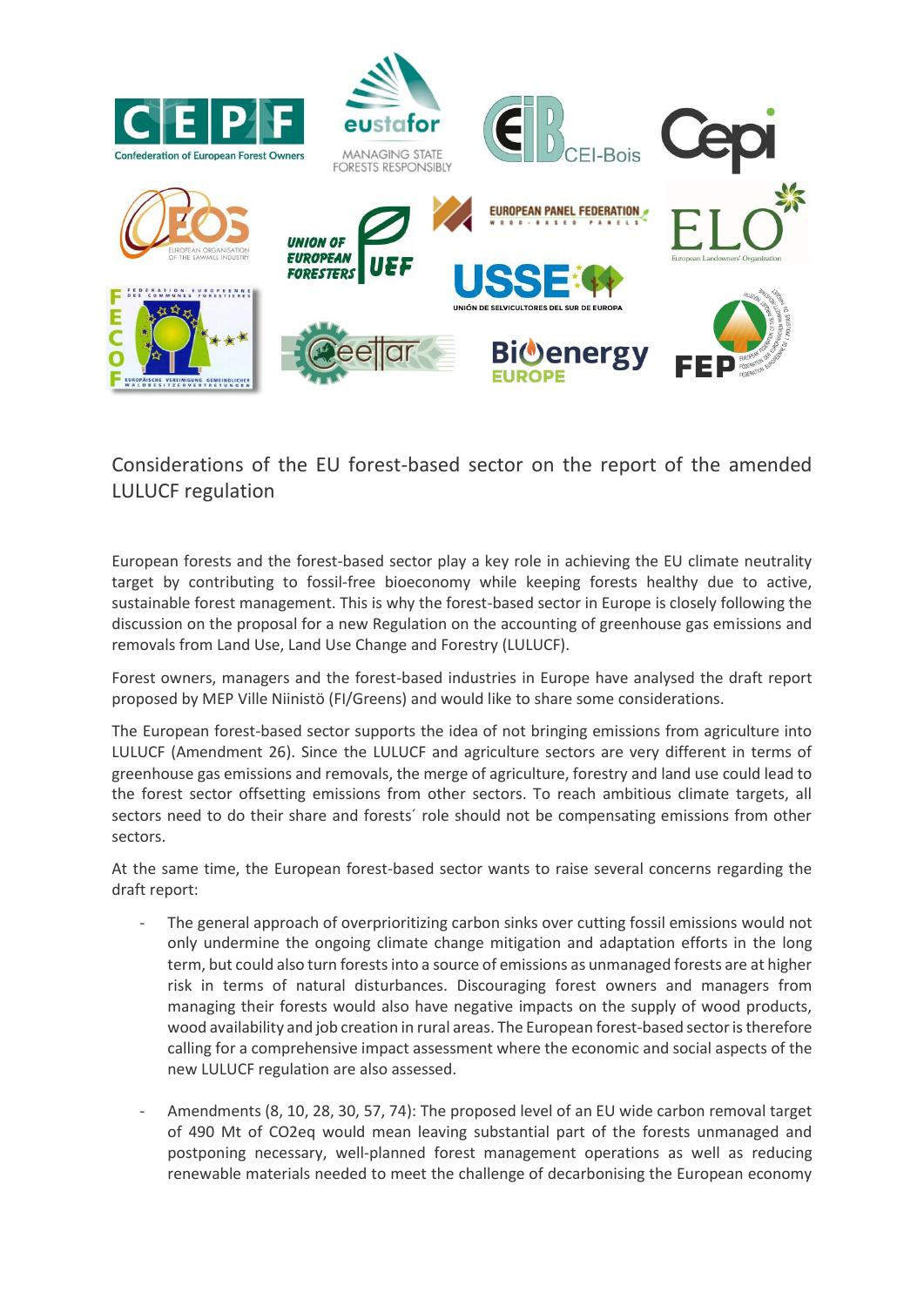by substituting fossil-based materials. Already to keep the current level (-268Mt) of EU carbon removals by 2030, some Member States may have to decrease their harvesting levels which could have severe consequences on the economic viability of the entire sector, including on land tenure and local forest owners´ and managers´ engagement to manage their forests. In addition, it brings uncertainty for investors in the view of developing and growing wood-based bioeconomy. To acknowledge the fact that forests and forest-based industries help to adapt to and mitigate climate change, the EU wide carbon removal target should be set out in a more realistic way and thus recognise the true climate potential of forests also after 2030.

- Amendments (36, 37): The European forest-based sector regrets that the draft report would discourage the storage of carbon in wood products and hamper the replacement of fossilbased materials by not extending the Harvested Wood Products category to other Carbon Storage Products. This approach would not support the bioeconomy nor the objective of incentivising the use of wood products over fossil materials which is a key factor in moving from high-carbon products to low-carbon forest-based products. Representatives of the sector do not understand the rationale behind this proposal and are calling to at a minimum maintain the extension proposed by the Commission. Ideally the Commission should ensure that all relevant bio-based product categories are included in a robust and coherent framework for carbon storage and removals and develop a methodology to account for the positive substitution effects of bio-based products.
- Amendments (13, 34, 35) : The LULUCF regulation should not be extended to encompass other policy areas such as biodiversity, but focus on its main objective to set an accounting framework for carbon emissions and removals. The forest-based sector in Europe would like to remind about the ongoing work on biodiversity-related topics, in particular the implementation of the EU Biodiversity Strategy for 2030 and the Taxonomy regulation, and the challenges related to the vague definitions mentioned in the draft report by MEP Niinistö, including "closer-to-nature forestry" and "do no significant harm". Also the work on defining "primary" and "old-growth forests" is ongoing. As a general rule, concepts should not be included in EU legislation before a clear definition for them is provided and agreed upon.
- Amendment (35): The representatives of the European forest-based sector are cautious towards the proposal where Member States need to commit to using at least 5% of the public revenues generated from the auctioning of EU ETS allowances to support land managers. Such initiative to encourage carbon removals and storage should not be seen as the only way to further incentivize and remunerate forests´ contribution to the EU climate objectives. It needs to be accompanied by measures which recognize and support the sustainable use of wood in a view of reduction of fossil emissions.

The undersigned organisations remain available to provide more detailed explanations:

CEPF – The Confederation of European Forest Owners

EUSTAFOR – European State Forest Association

CEI-Bois – The European Confederation of Woodworking Industries

CEPI – Confederation of European Paper Industries

- EOS The European Organisation of Sawmill Industry
- UEF Union of European Foresters

ELO – European Landowners' Organization

Ceettar – European Organisation of Agricultural, Rural and Forestry Contractors

FECOF – European Federation of Municipal and Local Community Forests